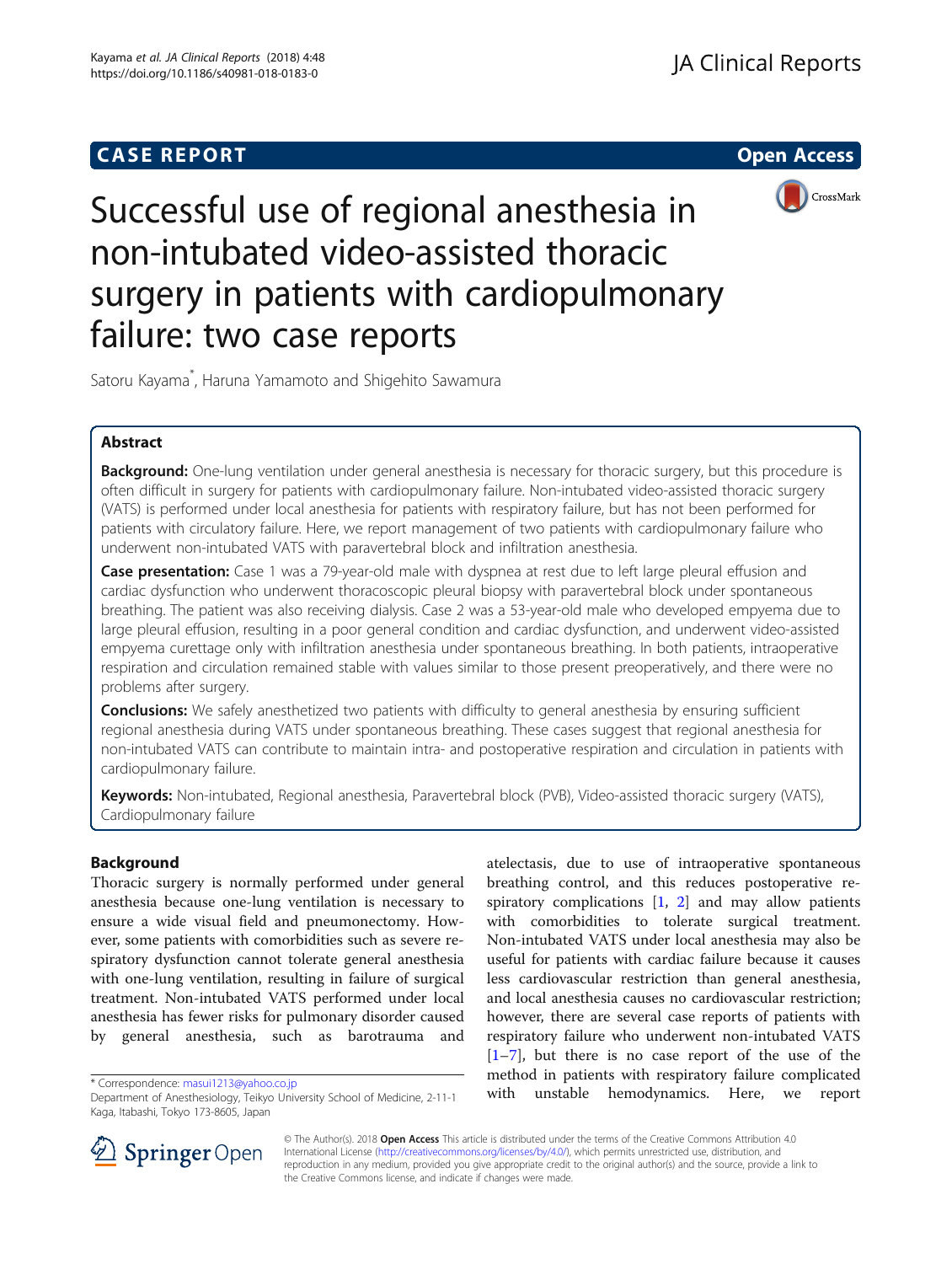performance of regional anesthesia including paravertebral block and infiltration anesthesia for non-intubated VATS in two patients with severe respiratory and circulatory failure.

### Case presentation

## Case 1

A 79-year-old male (height 162 cm, weight 50.6 kg) was transferred to our hospital for diagnosis of the primary disease causing pleural effusion, and left thoracoscopic pleural biopsy was scheduled. Dyspnea developed due to left pleural effusion 1 month before surgery and pleural fluid aspiration was performed, but pleural effusion recurred several days after. Maintenance of blood pressure during dialysis treatment was not possible due to decreased circulating blood volume, and consequently, further pleural fluid aspiration was difficult. Respiration was shallow due to left pleural effusion, and SpO2 at rest was 91–95%. The patient also had cardiac dysfunction (ejection fraction (EF) 41%). Therefore, general anesthesia with one-lung ventilation was viable based on preoperative cardiopulmonary function, but there was a possibility of induction of postoperative cardiopulmonary insufficiency. Therefore, anesthetic management with dexmedetomidine (DEX) in combination with paravertebral block (PVB) was planned because the surgery was expected to be brief.

He also had angina and had started dialysis 26 years before. He underwent coronary artery bypass grafting and bypass grafting of the right axillary and bilateral femoral arteries due to arteriosclerosis obliterans (ASO). He was also complicated with moderate aortic stenosis (AS).

The patient was monitored with an electrocardiogram using five electrodes, a non-invasive arterial pressure meter and pulse oximeter, and an invasive arterial pressure line placed in the right radial artery. Jackson-Rees and nasal high flows were prepared for hypoxemia during surgery. In preparation for ventricular fibrillation, defibrillator pads were attached prior to surgery. The insertion point (T6) of the chest tube was confirmed and chest drainage was started at 0.8 μg/kg/h DEX without a loading dose. Ultrasound-guided PVB was performed with 0.5% mepivacaine (10 mL) and 0.375% ropivacaine (20 mL) at T6/7 with the patient in the lateral position. After confirming that the patient had a decreased cold sensation (T2-T9), surgery was performed and completed without intraoperative problems. SpO2 was maintained at > 90% with oxygen inhalation (6 L) by a face mask because of a potentially decrease in SpO2 by one-lung ventilation during the operation. The operative time was 39 min, and the anesthetic time was 67 min. The hemorrhage volume was small and the infusion volume was 260 mL. Intra- and postoperative changes in blood pressure were minor and similar to preoperative changes. After surgery, the patient

was fully awake and returned to the ICU without oxygen supplementation. The patient was followed up without any problems. On postoperative day (POD) 1, the patient was moved out of the ICU and had no complications due to anesthesia. The patient was discharged from hospital on POD 7, but was readmitted on POD 23 due to hypokalemia-induced cardiac arrest. He was resuscitated from cardiac arrest, but he remained in a coma and died of multiple organ failure after pneumonia-induced septic shock on POD 48.

# Case 2

A 53-year-old male (height 163 cm, weight 60 kg) who developed dyspnea due to left pleural effusion 2 months before and underwent pleural fluid aspiration. Video-assisted empyema curettage was scheduled because empyema was not improved. The patient had dyspnea at rest due to pleural effusion and cardiac dysfunction (EF around 30%) after cardiotomy 2 years ago. Consequently, he required support with dobutamine (DOB) after admission. General anesthesia with one-lung ventilation was viable based on preoperative cardiopulmonary function, but had the possibility of induction of postoperative cardiopulmonary insufficiency. Based on a discussion with the surgeon, the surgical wounds were expected to be small and the operative time short. Therefore, sedation with DEX and regional anesthesia were chosen.

He underwent ascending aorta replacement due to acute aortic dissection (Stanford A) 23 years ago, and a Bentall procedure, ascending aortic arch replacement and coronary artery bypass graft due to aortic insufficiency and enhanced dissociative space 2 years ago.

The patient was monitored with an electrocardiogram using five electrodes, a non-invasive arterial pressure meter and pulse oximeter, and an invasive arterial pressure line placed in the right radial artery. Jackson-Rees and nasal high flows were prepared for hypoxemia during surgery. To prevent cardiac arrest, defibrillator pads were attached prior to surgery. The patient was given DOB (3 μg/kg/min) due to cardiac dysfunction before entering the operating room. Chest drainage started at 0.6 μg/kg/h DEX without a loading dose. Surgery was performed after regional anesthesia with 0.75% ropivacaine at an insertion point in the surgical field prior to surgery. Lidocaine (50 mg/h) was administered by continuous intravenous infusion to prevent a cough reflex due to thoracoscopic procedures during surgery, and fentanyl was used for pain as required. Hypotension was treated with increased DOB (3–5 μg/kg/min) and noradrenaline (NAD) (0.01 μg/kg/ min), and surgery was completed without problem. The patient was controlled with oxygen of 15 L using a ventilation mask with a head band to improve adherence because of a concern about a decrease in SpO2 by one-lung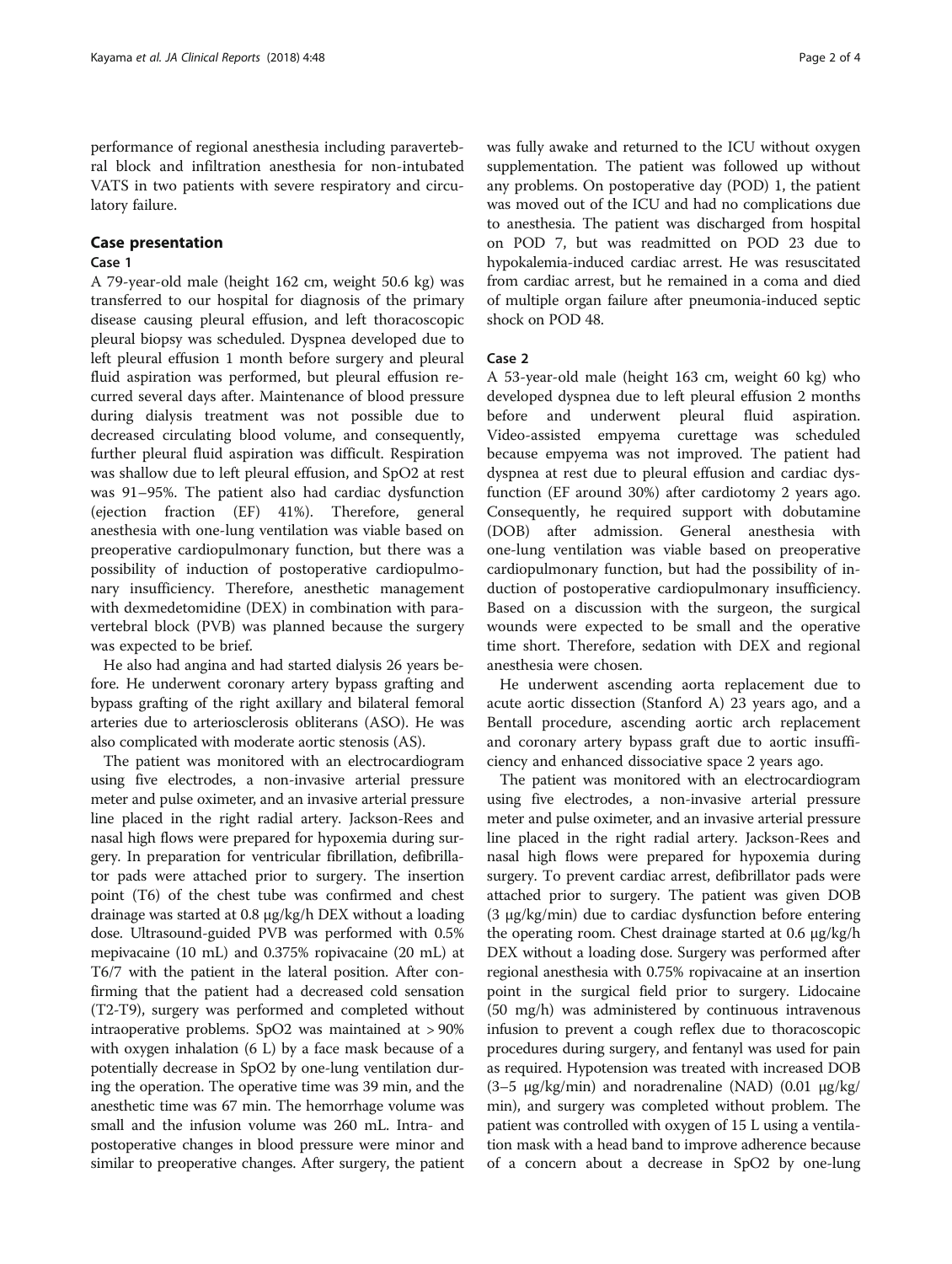ventilation during the operation. The operative time was 37 min, and the anesthetic time was 59 min. The hemorrhage volume was small and the infusion volume was 150 mL. During surgery, thoracoscopic procedures caused transient hypotension, and DOB and NAD were administered. However, DOB alone was used after surgery and postoperative hemodynamics did not differ from the preoperative state. After surgery, the patient was fully awake and returned to the ICU without oxygen supplementation. The patient was followed up without any problems. On POD 1, the patient was moved out of the ICU and had no complications due to anesthesia. He was discharged from hospital on POD 19.

# **Discussion**

Non-intubated VATS with epidural anesthesia for metastatic lung tumor was first performed by Vincenzo et al. in 2001, with achievement of satisfactory short- and long-term results [[1\]](#page-3-0). Non-intubated VATS is used for patients with low respiratory function due to conditions such as large unilateral pleural effusion, emphysema, diffuse lung disease, multiple nodules, pericardial effusion with coexisting pleural effusion, and chronic hemothorax [[2\]](#page-3-0). The surgical procedures include partial pneumonectomy and lobectomy for pneumothorax and lung tumor, and lung volume reduction surgery for emphysema [\[3\]](#page-3-0).

The advantages of spontaneous breathing without intubation include prevention of tears caused by intubation procedures, ventilator-induced barotraumas, and atelectasis. However, intraoperative anesthetic management requires sufficient analgesia and prevention of cough reflex and body movement, which places more stress on anesthesiologists in comparison with general anesthesia. Non-intubated VATS with regional anesthesia, such as PVB and infiltration anesthesia, causes fewer complications, including unstable postoperative hemodynamics and postoperative nausea and vomiting (PONV), in comparison with general anesthesia [[4](#page-3-0)]. There are no differences in complications or mortality, and pain control is good with regional anesthesia, which contributes to a decreased length of stay in the postoperative recovery unit and early ambulation and discharge from hospital [\[5\]](#page-3-0).

PVB has a similar effect on postoperative analgesia to that of epidural anesthesia, but causes less intraoperative hypotension, and consequently has fewer complications, including urinary retention and PONV [[8\]](#page-3-0). Epidural anesthesia sometimes causes severe hypotension in patients with insufficient cardiopulmonary reserve due to cardiac dysfunction and low blood volume conditions. General anesthesia was considered to be difficult for case 1 due to poor respiratory conditions; however, he underwent thoracoscopic pleural biopsy in combination with PVB while awake. PVB provides analgesia in a lateral field with local anesthetic induction in the paraspinal space. Epidural anesthesia was initially considered to be possible; however, the patient complicated with moderate AS with cardiac dysfunction and low blood volume conditions. Consequently, epidural anesthesia was excluded considering risks for hypotension by bilateral sympathetic nerve block. PVB extension can be unpredictable [\[9](#page-3-0)], but the patient in case 1 frequently complained of pain when the apex of the lung was touched; therefore, it was better to transfer the PVB insertion point to the head side by 1 to 2 intercostal spaces. For case 2, the operation time was expected to be short and video-assisted empyema curettage with infiltration anesthesia, rather than epidural anesthesia and PVB, which block the sympathetic nerves, was performed based on possible respiratory failure and cardiac dysfunction.

Cough reflex disturbs surgical procedures in non-intubated VATS, but can be inhibited by continuous administration of lidocaine and preoperative inhalation of 2% lidocaine, ipsilateral stellate-ganglion block and intrathoracic vagal block [\[6](#page-3-0), [7\]](#page-3-0). In case 1, lidocaine was not used to avoid local anesthetic poisoning due to excessive administration of local anesthetic and PVB. However, surgery was often interrupted by cough during extensive biopsy in the thoracic cavity. In case 2, based on the experience in case 1, lidocaine was used to prevent cough with consideration of the amount of local anesthesia required for extensive curettage of the thoracic cavity. In case 2, surgery was not interrupted by cough, indicating that procedures for preventing cough reflex should have been taken in case 1.

The two patients in the cases described here had cardiac dysfunction, low blood volume, and respiratory failure before surgery, and the possibility of postoperative cardiopulmonary deterioration due to general anesthesia, although they were likely to tolerate general anesthesia. Based on these conditions, we performed non-intubated VATS under local anesthesia in these two patients. Since intraoperative immobilization was necessary for non-intubated VATS, DEX was used for light sedation. Considering preoperative cardiopulmonary insufficiency and the nature of surgery, rapid administration of DEX has risks for unexpected hypotension and oversedation-induced airway obstruction. Therefore, continuous intravenous infusion was started without preloading after the patients entered the operating room. It took approximately 1 h to start the surgery after entry into the operating room, and the sedation level was maintained from RASS-1 to − 2 without respiratory problems.

Conversion of anesthesia for non-intubated VATS to general anesthesia occurs at a rate of 0–10% for reasons including pleural adhesion, continuous hypoxemia, hypercapnia, insufficient analgesia, and hemorrhage,